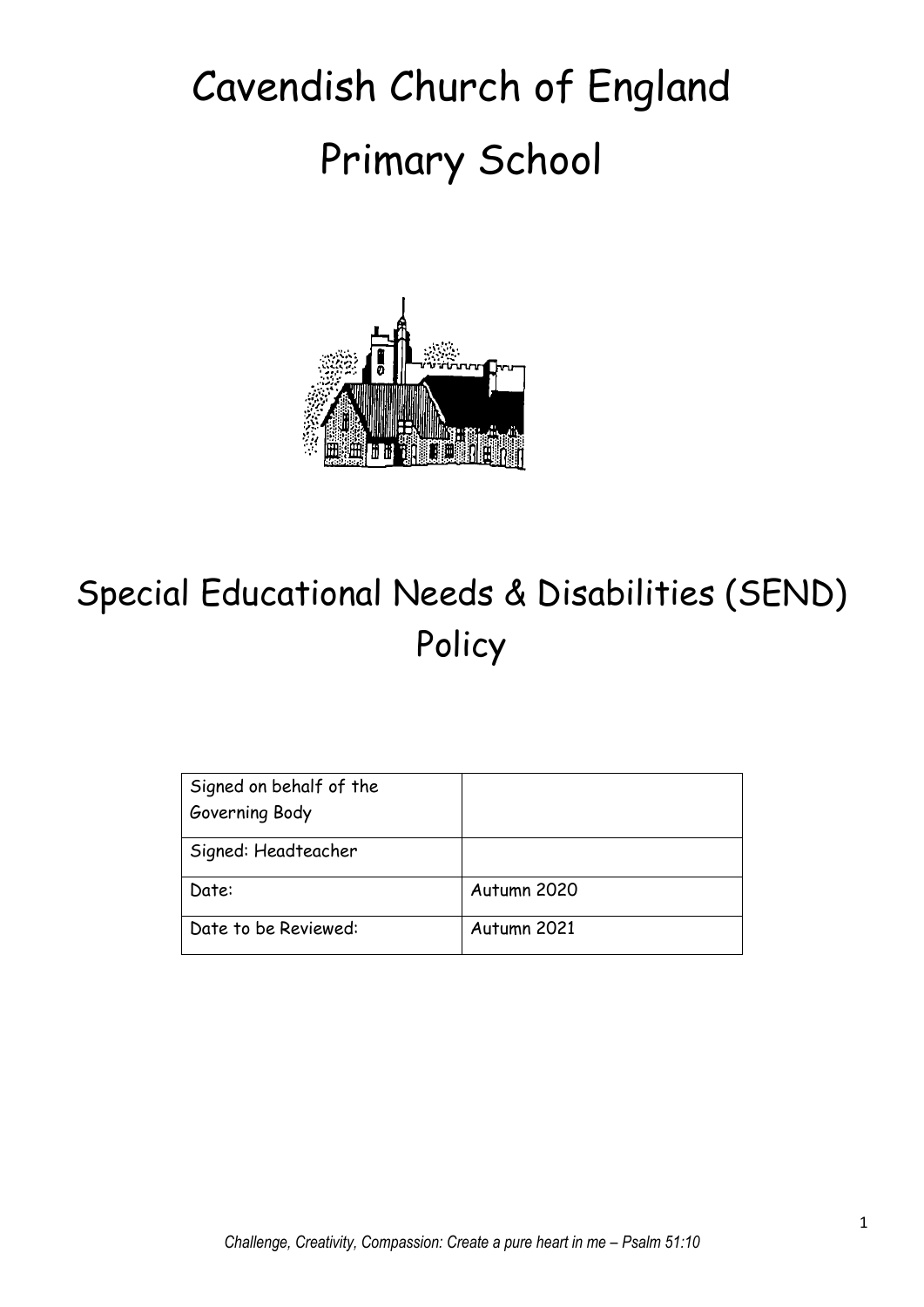The purpose of this policy is to set down the procedures by which the school provides support for pupils with Special Educational Needs and Disabilities. This document complies with and should be read in conjunction with the following related policies and guidelines:

- Special Educational Needs Code of Practice 2018
- Special Educational Needs and Disability Regulations 2014 (Part 3 Duties on Schools)
- Disability Discrimination Act 2005
- Equality Act 2010
- Children and Families Act 2014 (section 69)
- Health and Social Care Act 2012
- Supporting Pupils at School with Medical Conditions 2014
- Local Authority Policy and Guidelines

School specific policies:

- Teaching and learning
- **•** Assessment
- Behaviour
- Safeguarding: Child Protection Policy and Procedures
- Equality and Opportunity
- Admissions
- Supporting Children with Medical Needs
- Accessibility Plan (written in compliance with paragraph 3 of schedule 10 to the Equality Act 2010) outlines the steps the school has taken to prevent pupils with SEND from being treated less favourably than other pupils.
- Supporting Children with Medical Needs Policy

#### **Contents:**

- **1: Aims and Equality of Opportunity**
- **2: Definition of SEND and the four areas of need**
- **3: Identification and Assessment (including the graduated approach) and Review Procedures**
- **4: Partnership Pupils, Parents and Outside Agencies**
- **5: Roles and Responsibilities**
- **6. Statutory Annual Reviews**
- **7. Admissions, Transfers and Transition Arrangements**
- **8. Allocation of Resources**
- **9. Curriculum Access and Inclusion**
- **10. Staff Development**
- **11. Complaints Procedure**
- **12. Monitoring, Evaluation and Review**
- **13. Links to other Organisations, Support and Information**

**Appendix A: Contacts List Appendix B:** Glossary of Terms **Appendix C:** The SEND Journey: A Graduated Response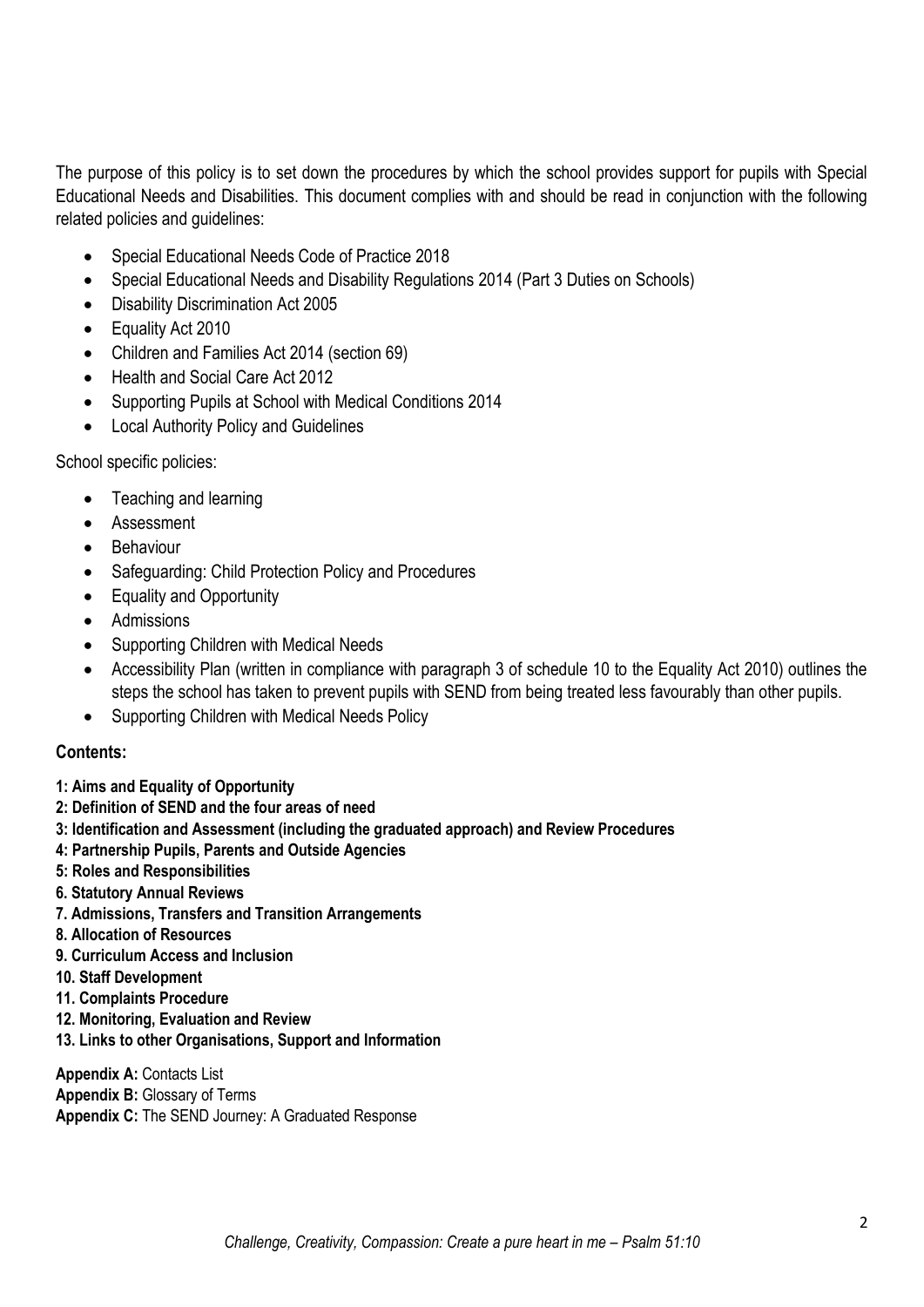#### **Our Vision**

In our school Christian vision shapes all we do.

*Challenge, Creativity, Compassion: Create a pure heart in me – Psalm 51:10* 

Our school vision statement reflects this commitment as children and staff are taught to challenge inequality, prejudice, bullying and harm; to respond with compassion and sensitivity to individual need and respect the rights of all individuals to be safe and nurtured within God's world.

We encourage children to respond creatively to internal and external challenges in life, with compassion for others, including consideration for creation and the planet itself. Thus we show how to live justly and with a pure heart, reflecting the teachings of Jesus and God's love within our school environment.

#### **1. AIMS AND EQUAL OPPORUNITIES**

#### **1.1.Aims**

The Special Educational Needs and Disability Code of Practice (DFE, 2015) states that:

*"All children and young people are entitled to an appropriate education, one that is appropriate to their needs, promotes high standards and the fulfilment of potential. This should enable them to:*

- *achieve their best*
- *become confident individuals living fulfilling lives, and*
- *make a successful transition into adulthood, whether into employment, further or higher education or training." (Code of Practice, 2015 : 6.1)*

Cavendish C of E Primary School is committed to inclusion: in which the teaching, learning, achievements, attitudes and well-being of all children matter – including those identified as having special educational needs or disabilities (SEND).

The school and its Governing Body believe that all children, regardless of ability and requirements, should be valued equally. Different children's needs are recognised and met through varied and flexible provision throughout the curriculum. All children are at the heart of the decision making process. Successful education is not achieved in isolation, but is strengthened through collaborative partnerships. We therefore actively seek the involvement of staff, parents, children, governors and outside agencies in the creation of a secure, enriching environment, where there is a shared sense of purpose, sustained by mutual trust and respect. Our purpose is to ensure **all** children are supported, encouraged and believe in themselves. That they can work creatively and independently having the courage to challenge themselves aspiring to be the best person they can be: academically, socially and emotionally.

Our policy and practice reflect the philosophy and fundamental promoted principles in the SEND Code of Practice.

Close regard is paid to the three principles of inclusive education:

- Setting suitable learning objectives
- Responding to pupils' diverse learning needs
- Overcoming potential barriers to learning, closing the gaps and assessment for individuals and groups of pupils.

#### **1.2 Equal Opportunities**

The staff at Cavendish C of E Primary believe that all members of the school should be treated with respect; have their individual and diverse needs recognised, and be given the opportunity to reach their full potential, regardless of gender, ethnicity, religious beliefs and faith tradition, sexual orientation, age or any of the other protected characteristics identified in the: Single Equalities Act 2010.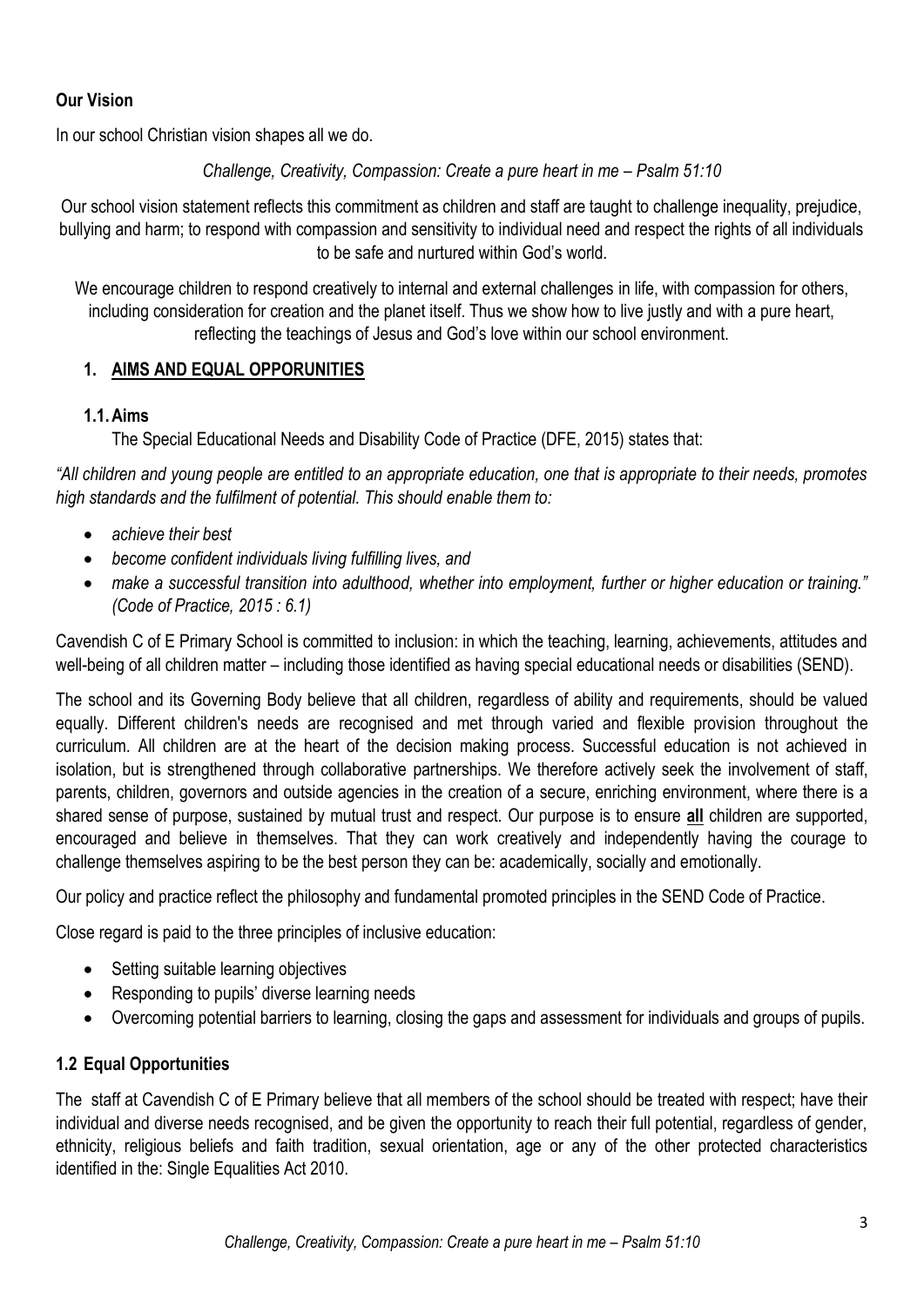#### **1.3. To achieve our aims we will:**

- Ensure that quality first teaching, differentiated for individual pupils, is embedded in every class, with high expectations of progress and achievement.
- Adopt a whole school approach to the identification, assessment and provision for children with special educational needs. All teaching staff are responsible for the progress and attainment of all pupils in their class whether or not they have additional needs.
- Ensure the whole school community demonstrates a positive attitude towards people with SEND.
- Identify need as early as possible and provide effective support.
- Provide appropriate in-class support which allows **all** children to have access to a broad, balanced and relevant curriculum, including the National Curriculum and Early Years Foundation Stage.
- Plan for support to have a clear set of challenging outcomes that are evidence based.
- Help every child realise their full potential and optimise their self-esteem.
- Encourage all pupils, including those with SEND, to become independent and take positions of responsibility within the school
- Use the graduated response to SEN Assess, Plan, Do, Review.
- Make reasonable adjustments to the usual school practice to enable children with disabilities to access all aspects of school life; including breaks, clubs and educational visits.
- View our special needs provision as an ongoing, developing process.
- Develop an effective partnership with parents, carers and outside agencies to implement a joint learning approach at home and at school.
- Encourage parents/carers to use their statutory right to participate in decision-making about provision to meet the special educational needs of their child and where possible to involve the child in the process. (Personcentred Planning)
- Establish assessment and record-keeping systems that provide adequate means of recording progress and attainment and give sufficient information so that interventions can be carefully planned and implemented so that children make good progress.
- Involve the school Governing Body, all staff and parents and children in the regular review, development and evaluation of policy and guidelines.
- Ensure all those involved with children who have special educational needs work as a team to support the child's learning and celebrate their achievements.

## **2. DEFINITION OF SPECIAL EDUCATIONAL NEEDS AND THE FOUR AREAS OF NEED**

#### The 2014 Code of Practice says that:

*A child or young person has SEN if they have a learning difficulty or disability which calls for special educational provision to be made for him or her. At compulsory school age this means he or she has a significantly greater difficulty in learning than the majority of others of the same age, or has a disability which prevents or hinders him or her from making use of facilities of a kind generally provided for others of the same age in mainstream schools*. (Special Educational Needs and Disability Code of Practice: 0 to 25 years: Introduction xii and xiv)

It can also include progress in other areas; for instance social needs to make successful transition to adult life.

Children's needs and requirements may fall into at least one of four areas, though many children will have inter-related needs. All areas of needs will have varying degrees of impact upon the child's ability to function, learn and succeed. We are able to provide support for children in all four areas. The areas of need are (section 6.28 of the SEN code):

#### **2.1. Communication and Interaction**

Children may have speech and language delay, impairments or disorders, specific learning difficulties e.g. dyslexia,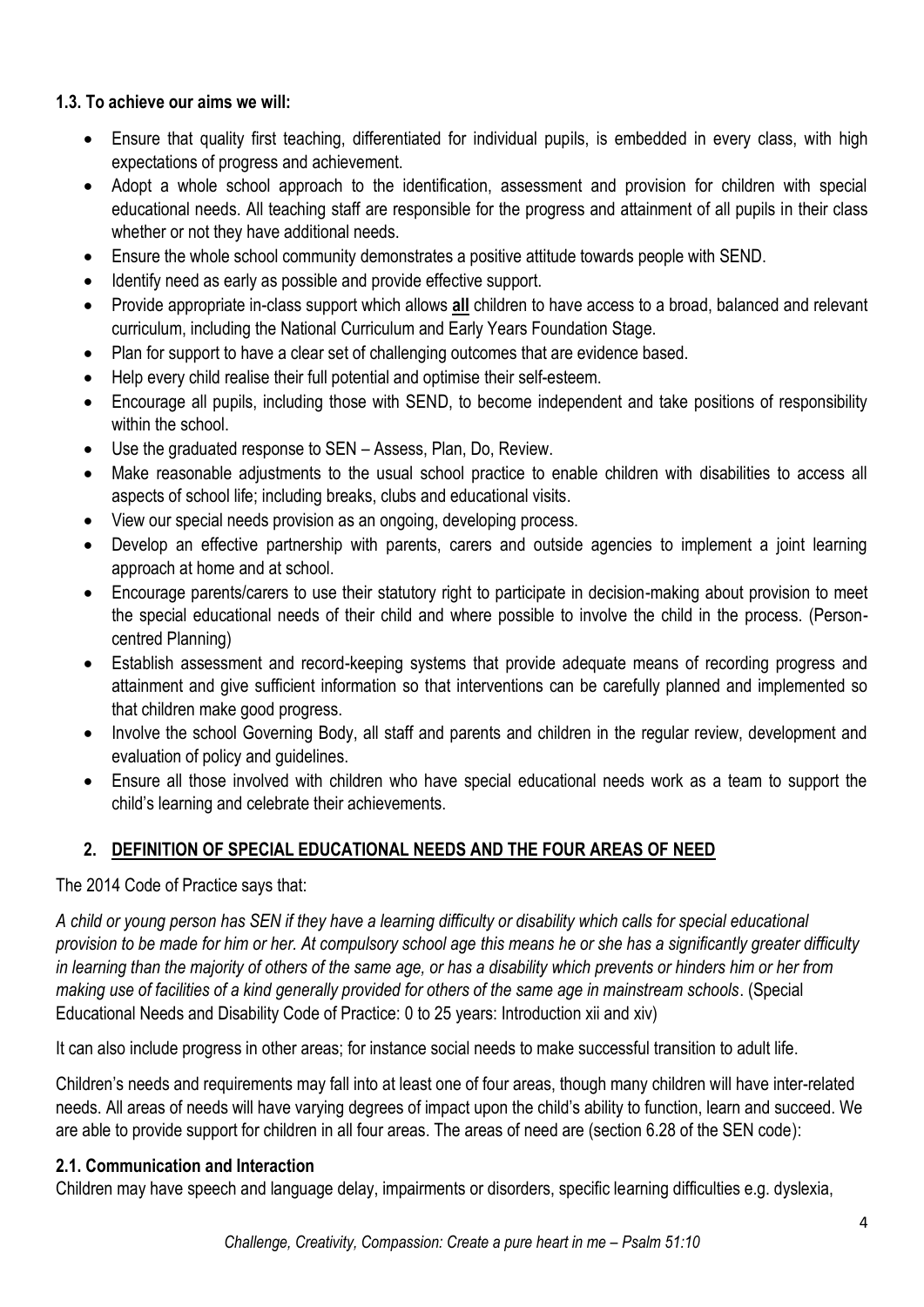dyspraxia, hearing impairments and autistic spectrum disorder.

*Children whose difficulties are solely due to the home language differing from the language in which s/he is taught are not identified as having SEN.*

#### **2.2. Cognition and Learning**

Children may demonstrate features of moderate, severe or profound learning difficulties; specific learning differences such as dyslexia, dyspraxia, and may require specific programmes to aid progression in cognition and learning. Such requirements may also apply to children with physical and sensory impairments and autistic spectrum conditions.

#### **2.3. Social, emotional and mental health difficulties**

Children can be withdrawn or isolated, disruptive and disturbing, hyperactive and lack concentration, present with immature social skills and/or present with challenging behaviours. These behaviours may reflect underlying mental health difficulties.

*Behaviour difficulties do not necessarily mean that a child has SEN and should not automatically lead to a pupil being registered as having SEN. If a child does not respond to behaviour modification strategies then we may seek advice and support through Early Help services; Common Assessment Framework, school nurse or through the In Year Fair Access Panel.*

#### **2.4. Sensory and/ or Physical**

Sensory difficulties can range from profound and permanent deafness or visual impairment to lesser, or temporary levels of loss. Some may have impairments arising from physical, neurological or metabolic causes requiring access to specific facilities or equipment. Their difficulties can cause them emotional stress or physical fatigue.

*Although the school can identify special educational needs, and make provision to meet those needs, we can not diagnose. Parents are advised to contact their GP if appropriate.*

#### Medical conditions

With regard to The Children and Families Act 2014, we will support pupils with medical conditions (see Supporting Children with Medical Needs Policy for more information.) Individual Health and Care Plans will specify the type and level of support required to meet the medical needs of these pupils. Where children also have SEN, their provision will be planned and delivered in co-ordination with the Health and Care Plan.

#### **3. IDENTIFICATION AND ASSESMENT (INCLUDING THE GRADUATED RESPONSE) AND REVIEW PROCEDURES**

## **3.1. Early Identification**

At Cavendish we are fully aware of the importance of early identification of SEND. Prior to a child starting in the Reception Class they will be visited by the Reception Class teacher in their nursery setting. If it is deemed appropriate the SENCo will also visit the child and an additional meeting with the parents will be arranged. This is an opportunity to discuss any concerns the parents may have, and to find out if the Health Visitor has identified any areas of development concern. It is also an opportunity to find out if any other professionals are involved with the child (e.g. speech and language therapist).

## **3.2. Early Assessment**

All children are assessed using an on entry baseline and throughout the Foundation Stage, children are assessed using Development Matters in the Early Years Foundation Stage. This enables staff to identify children not making expected progress at an early stage. If a child develops difficulties, as they progress through the school, the class teacher will raise the concern with the SENCo. Reading and number are assessed in the summer term in line with the rest of the school using PIRA and PUMA. All children in EYFS and Year 1 are screened in Autumn Term for language use and linguistic understanding.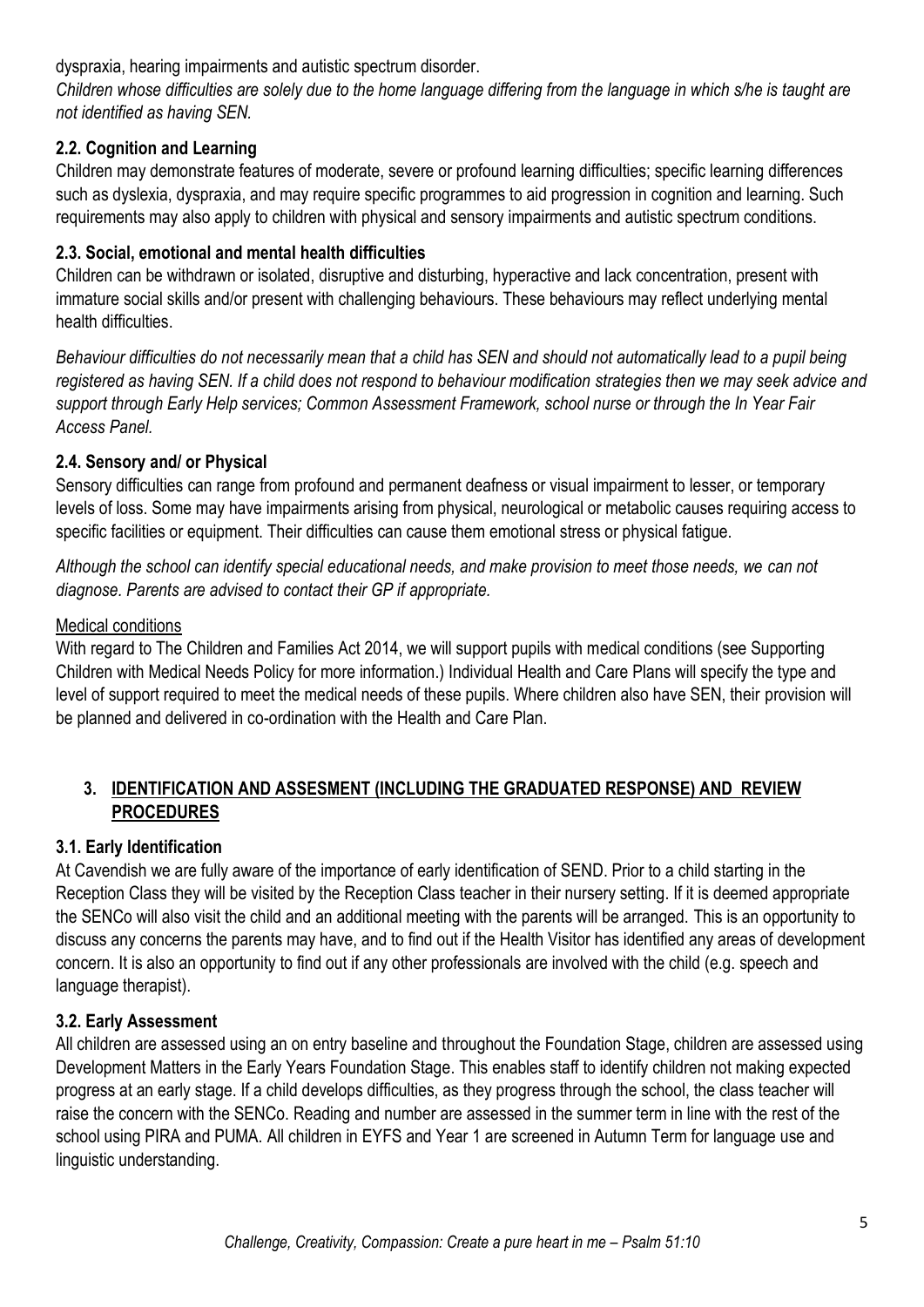#### **3.3. Possible triggers for concern**

a) Information from parents;

- b) Issues arising from 'Development Matters';
- c) Pupil having difficulty in attaining specific skills;
- d) Pupil's behaviour disrupting own learning, or that of others;
- e) Pupil's difficulty in accessing the curriculum at an age appropriate level;
- f) Difficulties in the area of receptive and expressive vocabulary;
- g) National Curriculum results;
- h) Results of standardised tests;
- i) Diagnostic tests;
- j) Information from outside agencies.

#### **3.4. Graduated Response**

High quality teaching, differentiated for individual pupils, is the first step in responding to pupils who have or may have SEND. The school will take a graduated approach: the majority of children with SEND will have their needs met within the school. (Section 6.45 – 6.56 SEND Code of Practice)

We follow a cycle of assess, plan, do and review: Appendix C:

a) Where a child's attainment or progress is cause for concern, the teacher and parents will meet and discuss. The teacher will also raise with the SENCo, all concerns are investigated and discussed. The quality of teaching and learning will be monitored and where appropriate, additional support may be given. Barriers to learning will be explored and necessary adjustments to planning, delivery of the curriculum and/or classroom organisation will be made.

b) Where quality-first teaching, differentiation and personalised learning is not enough to support the pupil's needs, suitable provision and intervention will be sort. Specific assessment in areas such as: phonics, maths, reading and emotional well-being can be done in school to provide more detailed information.

If a special educational need is identified, a support plan will be created to support them effectively.



c) Where a child is identified as having SEND action is taken to remove barriers to learning and implement effective support. Additional programmes of support, in small groups or one to one will be provided according to the pupils needs. SEND support follows the four-part cycle through which earlier decisions and actions are revisited, refined and revised. It draws on more detailed approaches, more frequent reviews and more specialist expertise in successive cycles. In this way the impact of targeted provision is regularly evaluated. (Section 6.44 SEND code) The child will also be identified on the school SEND register.

d) A request for help from external services may occur at this stage following discussions with SENDCo, staff and consultation with parents/carers.

A referral to seek advice from outside agencies could be that, despite receiving an individualised programme and/ or concentrated support the child still does not make expected progress.

e) Some children may require an Educational Health and Care needs (EHC) assessment in order for the local authority to decide whether it is necessary for it to make provision in accordance with an EHC plan. The purpose of an EHC plan is to make specific and/or additional provision to meet the special educational needs of the child, to secure the best possible outcomes for them across education, health and social care.

Each child will have a One Page Pupil Profile and a provision map is produced to identify support and track process.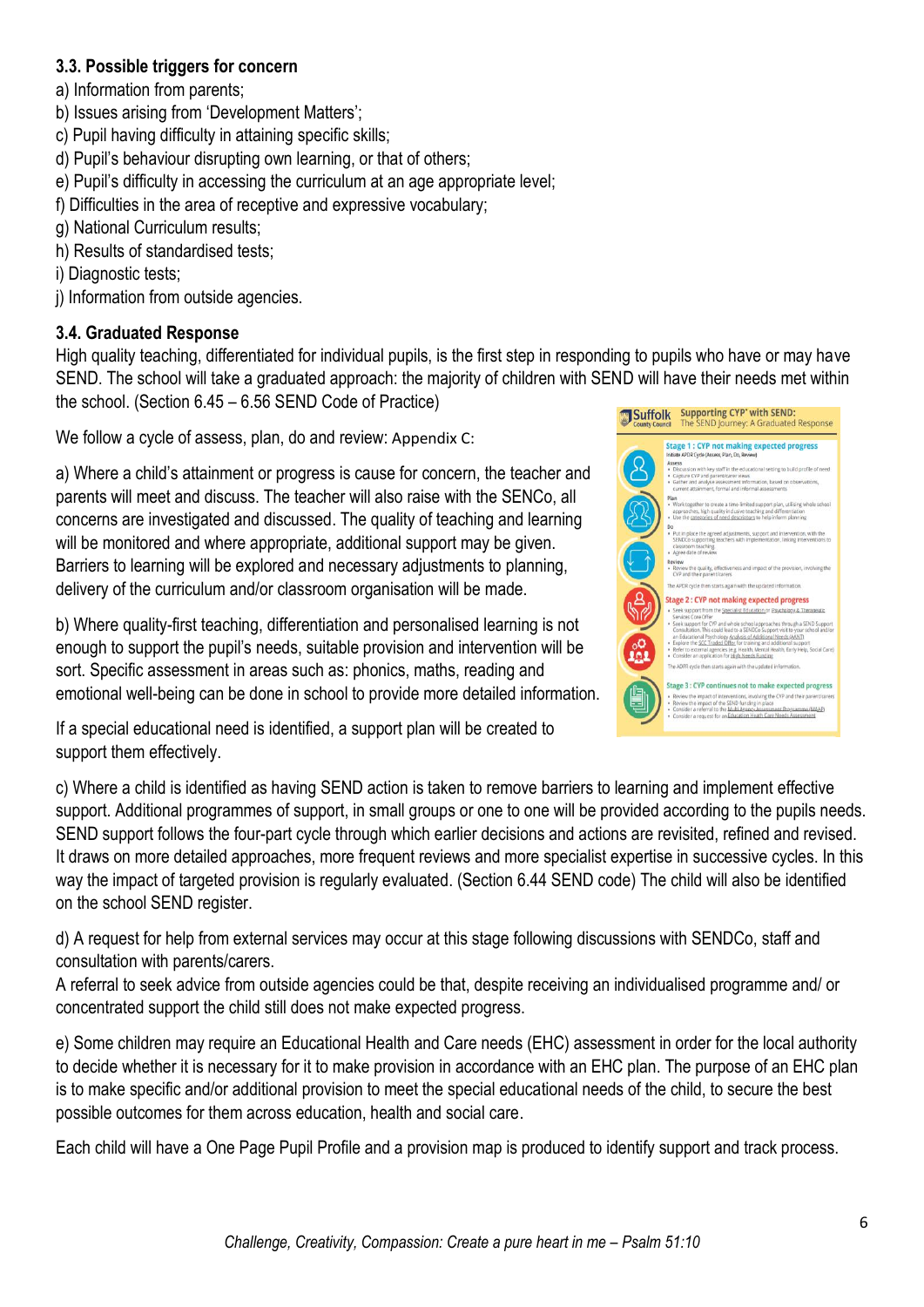## **4. PARTNERSHIPS WITH PARENTS, PUPILS AND OTHER AGENCIES**

We actively encourage and value the involvement of children and parents/carers in their education, recognising the importance of this in aiding the pupil's success.

#### **4.1. Partnerships with parents**

Cavendish C of E Primary School is committed to working with parents/carers in the best interests of the child. In line with the SEND Code of Practice the school has produced a one page school offer that summarises the provision and the reasonable endeavours it will make to any pupil with SEND. It can be read on the school's website: [http://www.cavendish.suffolk.sch.uk](http://www.cavendish.suffolk.sch.uk/) or contact the school for further details.

We encourage and recognise the rights of parents/carers in terms of their involvement in the provision for their child's educational needs. We:

- Involve parents/carers in decision making regarding the ways by which their child's individual needs will be met and the targets to be set.
- Invite the parent/carer to attend all review meetings and provide feedback regarding provisions in place.
- Encourage the parent/carer to be actively involved in supporting their child.
- Provide the parent/carer with ideas and/or resources to use at home to support their child at time.
- Offer parents/carers the opportunity to meet with the SENDCo.
- Ensure the parents/carers are aware of their rights.
- Aim to further develop the parent/carers' confidence in the provision made for their child's special educational needs.

#### **4.2. Involving the Child**

Pupil views play an important role within the school and our goal is to provide a person centred approach to meeting the needs of the child. Pupil's discuss and help to complete their One Page Profile and are involved. They are actively encouraged to share opinions and celebrate successes with a range of staff, family members and outside agencies (if involved.) Where appropriate, pupils are invited to attend all or part of the meetings that concern them. Their views are gained either during or before such meetings.

## **4.3. Working with Outside Agencies**

The school recognises the value of seeking advice and working in partnership with other agencies to support and inform the provision for pupils with SEND. Services can be used to advice and/or train staff or to work directly with pupils (1:1 or small groups) and parents. Support can be accessed from:

- Advisory Teachers/Outreach Support for Special Needs
- Education Psychology Service
- Speech and Language Therapists
- Occupational and Physiotherapists
- CISS (County Inclusion Support Services)
- School Medical Services ~ School Nurse/GP
- Support for Hearing or Visually Impaired children
- Child and Adolescent Mental Health Services (CAMHS)
- In Year Fair Access Panel (IYFAP) **\*** Suffolk Emotional Wellbeing Gateway Mental Health Services & support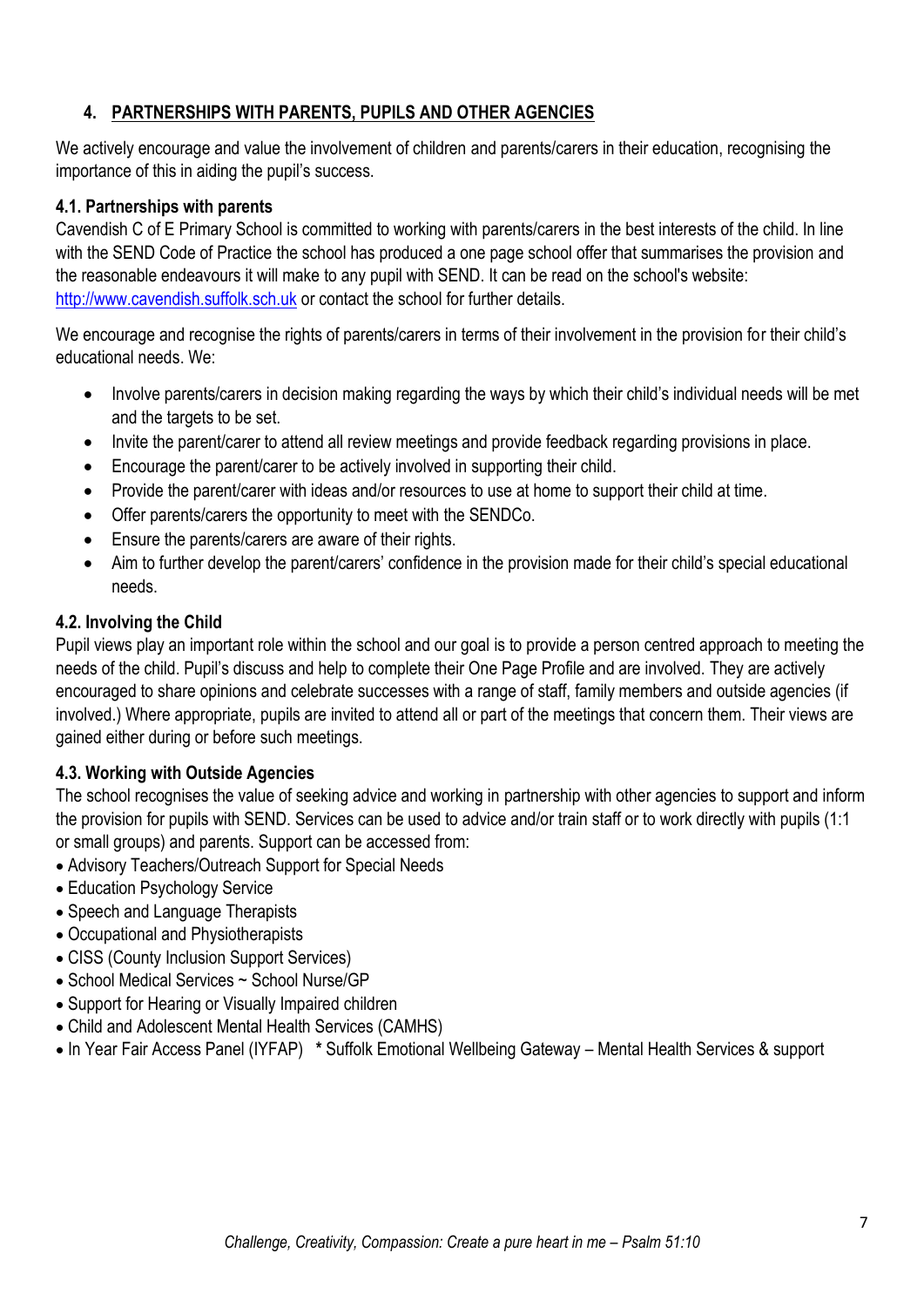## **5. ROLES AND RESPONSIBILITIES**

## **5.1. The Governing Body**

Cavendish C of E Primary School's Governing Body, in consultation with the Head Teacher, determines, supports and reviews all school policies. The Governing Body, having regard to current legislation and the Code of Practice:

- Ensures appropriate provision is made for any child with SEND.
- Review SEND reports, which they use for monitoring of progress and attainment.
- Ensures all children, including those with SEND have access to a broad, balanced and appropriately differentiated curriculum.
- Appoints a representative from the Governing Body to oversee SEND provision and liaise with the SENDCo.
- Ensures that parents/carers and pupils with SEND are fully informed and included in decisions regarding support and actions undertaken.
- Ensures statutory requirements are met.
- They are involved in developing and reviewing the school's SEND Policy.

#### **5.2. The Head teacher**

The Head Teacher is responsible for the day-to-day management of all aspects of the school, including the strategic direction and development of SEND policy and provision. At Cavendish C of E Primary School the Headteacher is also the SENDCo and holds the National Professional Qualification in SEND. We are fortunate in that three staff members hold this professional qualification.

## **5.3. Special Educational Needs Coordinator (SENDCo)**

As the responsible person, the SENDCo will oversee the provision for all special education needs, this involves:

- Responsibility for the day to day operation of the school's SEND policy and provision.
- Interpreting legal requirements for staff, parents/carers and Governors.
- Co-ordinating and evaluating provision, including interventions and assessments, for children with SEND.
- Monitoring the impact of provision and progress of children with SEND with the class teacher, Learning Support Assistants and outside agencies.
- Liaise with and support colleagues in early identification.
- Overseeing the records of all pupils with SEND.
- Liaising with parents/carers of children with SEND, signposting them to support and information.
- Organising and/or delivering training to meets the needs of staff and pupils. Including new staff induction regarding SEND.
- Liaise with external agencies, including LEA support teams (e.g. Educational Psychologist services, health and social services, speech and language therapists and advisory teachers).
- Ensuring the Governors are informed of SEND provision and provide regular pupil progress reports.
- Liaise with identified SEND governor.
- Overseeing the review progress for all children receiving SEND support.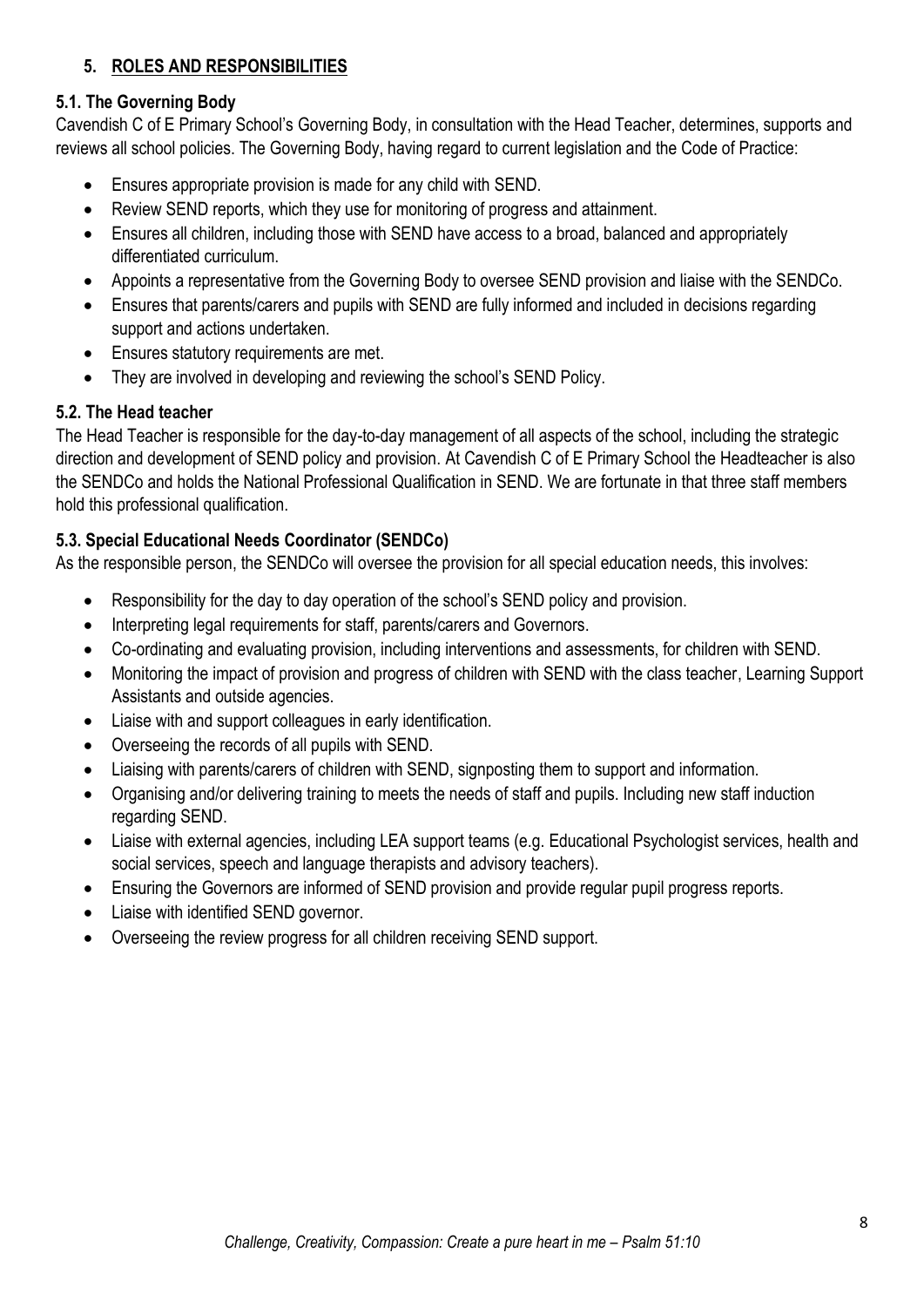#### **5.4. Teachers**

All teaching staff are teachers of pupils with SEND, they will:

- Be responsible and accountable for the progress and development of the pupils in their class, even when pupils access support from Learning Support Assistants (LSAs) or specialist staff.
- Plan and deliver Quality First Teaching (QFT), as a first step in responding to pupils who have or may have SEND.
- Liaise regularly and effectively the SENDCo and LSA's.
- Work with the SENDCo to decide the action required to enable the pupil to make progress and be successful.
- Work with the SENDCo to collect all available information on the pupil.
- Develop and review SEND support.
- Develop effective relationships with parents/carers, keep them informed of progress.
- Encourage pupils to participate in decision-making.
- Continuously monitor and assess pupil progress and identify the next steps to learning.
- Work with the SENDCo to identify their own training needs around SEND, showing commitment to their CPD.
- Meet with parents/carers at least twice a year to review SEND support.

#### **5.5. Learning Support Assistants and Higher Level Teaching Assistants**

*When allocating additional LSA support to children, our focus is on outcomes, not hours; we aim to put in sufficient support to enable the child to achieve and progress, while encouraging the development of independent learning skills.* LSA's and HLTA's will:

- Provide relevant support to identified pupils; in class, small groups or 1:1.
- Deliver evidence based interventions.
- Focus support on learning and development.
- Develop positive working relationships with parents and professionals.
- Assist with the recording, monitoring and evaluation of pupils' progress.
- Assist with the identification and effective provision of appropriate resources.
- Have a good knowledge of SEND and a commitment to their CPD.
- Attend team and service meetings and undertake appropriate training.
- Work alongside the SENDCo and teaching staff.

## **5.6. The local authority (LA)**

The local authority must consult parents/carers of children with SEND in the development of its policies. Where a child requires an Education, Health and Care assessment, it must ensure that the child's parents/carers are fully included in the process from the start, that they are fully aware of their opportunities to offer views and information, and are consulted about the content of the plan.

## **6. STATUTORY ANNUAL REVIEWS**

For a child who has a EHC Plan, the LA has a statutory duty to formally review the EHCP, at least annually. Annual Review meetings are organised by the SENDCo and held in school. All parties involved in supporting the child; parents/carers and outside agencies are invited to attend the review. The annual review is in four parts:

- 1. Collection and collation of information
- 2. Annual Review meeting
- 3. SENDCo's report of the Annual Review Meeting
- 4. Local Authority review

A request for an EHC Plan assessment can be made by the school and/or a parent/carer, to the LA, if the child is still having significant difficulties despite targeted interventions.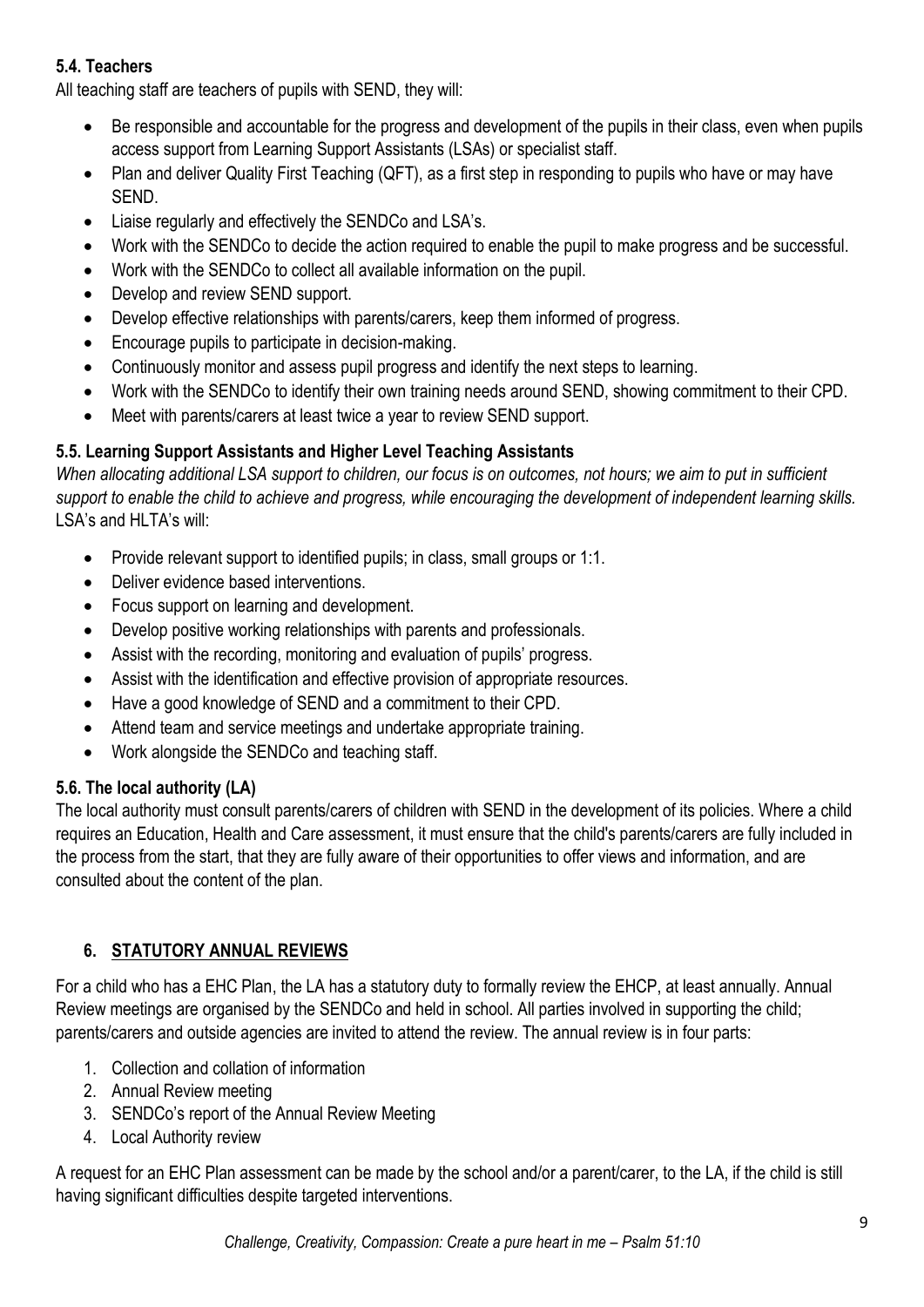*Children, who it is believed will manage in mainstream schools, albeit with support, are less often assessed for EHC Plans. Having a diagnosis - e.g. of Autistic Spectrum Disorder (ASD), Attention Deficit Hyperactivity Disorder (ADHD) or Dyslexia does not mean that a child will gain or needs an EHC Plan.*

## **7. ADMISSIONS**, **TRANSFERS AND TRANSITION ARRANGEMENTS**

Cavendish C of E Primary School welcomes all pupils, including those with special educational needs or who have a statement of SEN/EHCP's, if their needs can be efficiently met in mainstream education and it is the wish of the parents. The arrangements for their admission will be in accordance with Suffolk County Council Co-ordinated Admissions Policy. There will be liaison with appropriate staff with regard to passing on records of SEND, and other relevant information, to cover:

- pre-school;
- year group moves;
- transfer to/from other primary schools;
- transfer to Upper School.

When a child is transferring from another school, the school requests records including: National Curriculum Assessments; Safeguarding file (where appropriate) and details of any SEND support, including pupil profiles. The SENDCo will contact the previous school to appropriate information to support the child and aid transition.

#### **7.1. Transition into and within school**

We understand how difficult it is for children and parents/carers as they move into a new class or a new school and will do all we can, according to the individual needs of the child, to make transition between classes, including from Pre-School, as smooth as possible. This may include for example:

- Additional meetings for the parents/carers and child with the new teacher and if appropriate the SENDCo.
- Additional visits to the classroom environment in order to become familiar with the class and area.
- Opportunities to take photographs of key people in order to make a transition booklet. Enhanced transition arrangements are developed to meet the individual needs of the child.

## **7.2. Transition to Secondary / Upper School**

Transition reviews for Year 6 pupils are held as soon as possible in Year 6. We work closely with the upper school SENDCo and inclusion support to co-ordinate additional visits and the transfer of information. If required outside agencies will be contacted to offer advice or be part of the transition support process.

## **8. ALLOCATION OF RESOURCES**

Funding is allocated in the school budget to provide resources (including suggested additional hours for EHCP pupils) to support pupils with SEND. Suffolk County Council offer additional funding called 'High Tariff Needs Funding' for pupils whose needs meet their criteria. Funding for children requiring additional support in the Early Years is currently funded separately by the LEA.

SENDCo has regular non-contact time, for monitoring SEND provision and maintaining records including the SEND register, assessing pupils, liaising with staff, parents and other agencies, completing referrals and government initiatives.

Throughout the school there is a range of practical equipment available to ensure the support and inclusion of SEND pupils. The school budget takes into account the needs of specific/specialist SEND equipment (such as test material, computer programs and resources recommended by an Occupational Therapist for example). We will always endeavour to provide the resources, facilities and equipment to support and meet the needs of all children in our school. This is essential in enabling children to be successful and fully included in all areas of school life.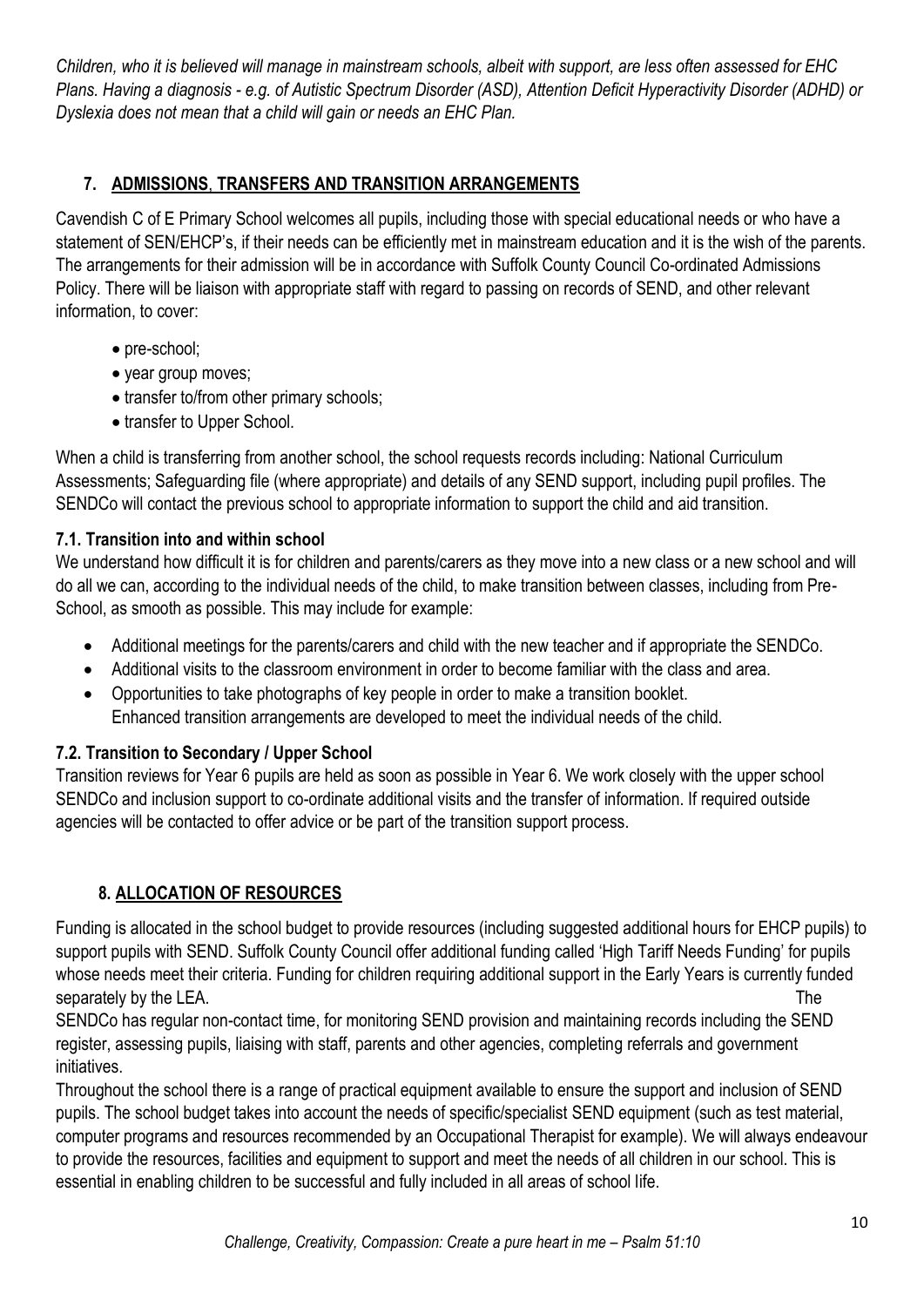## **9. CURRICULUM ACCESS AND INCLUSION**

All pupils have access to a broad, balanced and enriching curriculum at our school. We set high expectations for every pupil, whatever their prior attainment. All SEND pupils will be supported within the whole class where possible. Class work is differentiated to take account of all children's individual needs, including support within a small group, where appropriate. Work on support plan targets is carried out with individual pupils, pairs or in small groups. In line with the school's inclusion policy and equalities policy, no child will be excluded from participation in physical activities, extracurricular activities and school trips and the school will endeavour to make all its facilities accessible to all pupils in line with its equal opportunities plan. Pupils with SEND are fully integrated into the life of the school. (See school's Accessibility Plan)

## **10. STAFF DEVELOPMENT**

The Special Educational Needs Policy is subject to regular review and evaluation. The SENDCo (or representative) attends relevant courses and ensures all staff are familiar with developments in SEND. All staff must notify the SENDCo if they need further training in school procedures or support for children. Training for both teaching and non-teaching staff is provided as necessary and the SENDCo ensures all staff are aware of the training available within the LA Continuing Professional Development Programme as well as from outside agencies. Priorities for training with regard to SEND will be specified in the School Development Plan. If medical training is required this will be actioned as soon as possible. The SENDCo gives feedback to the governing Body on SEND provision at termly governor's meetings. Governors have access to SEND training.

## **11. COMPLAINTS PROCEDURES**

In the first instance, any parent or carer with a concern about the implementation of the SEND policy should speak to their child's class teacher or the SENDCo. If they wish to pursue a complaint they should contact the Head teacher and follow the school's complaints procedure. The governing body will ensure that anyone who wishes to make a complaint in relation to children with SEND, whether they have an EHC plan or not, is treated fairly, given the chance to state their case, provided with a written response (including the rationale for any decisions) and informed of their appeal rights in line with the school's complaints procedure.

If the complainant remains concerned, after following the complaints procedure, they could ask the Department for Education's School Complaints Unit to take up the matter. The SEND Code of Practice outlines additional measures the Local Authority must set up for preventing and resolving disagreements. Parents/carers will be given the necessary information upon request.

## **12. MONITORING, EVALUATION AND REVIEW OF SEND POLICY**

This document is subject to annual review as a part of the cycle of self-evaluation. Staff views are sort in the development and evaluation of the SEN policy and guidelines, identifying, assessing and providing for children with special educational needs. Its effectiveness is considered in light of the following performance indicators:

- Measureable progress made by individual children.
- Progress and achievement in relation to a child's peers.
- Noting children's and parent/carers feedback

## **13. LINKS TO OTHER ORGANISATIONS AND INFORMATION**

Suffolk County Council Local offer for SEND and School information report <http://infolink.suffolk.gov.uk/kb5/suffolk/infolink/localoffer.page>

SEND Code of Practice 0 to 25 years 2014, DfE

[https://www.gov.uk/government/uploads/system/uploads/attachment\\_data/file/325875/SEND-Code\\_of\\_Practice-](https://www.gov.uk/government/uploads/system/uploads/attachment_data/file/325875/SEND-Code_of_Practice-June2014.pdf)[June2014.pdf](https://www.gov.uk/government/uploads/system/uploads/attachment_data/file/325875/SEND-Code_of_Practice-June2014.pdf)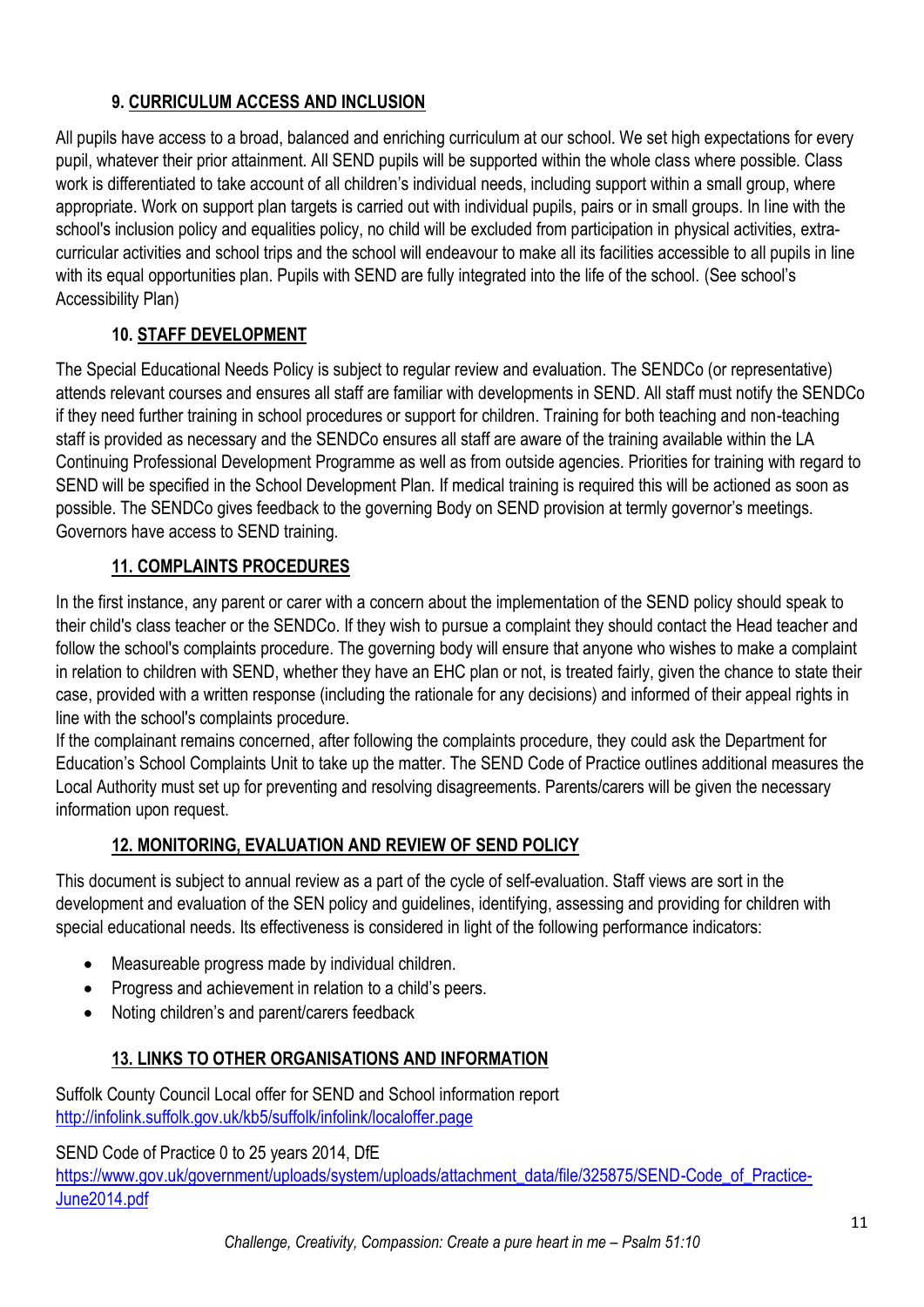Children's and Families Act 2014, Part 3: Children and young people with special educations needs and disabilities <https://councilfordisabledchildren.org.uk/sites/default/files/uploads/documents/import/ChildrenAndFamiliesActBrief.pdf>

Supporting pupils at school with medical conditions

[https://www.gov.uk/government/uploads/system/uploads/attachment\\_data/file/306952/Statutory\\_guidance\\_on\\_supportin](https://www.gov.uk/government/uploads/system/uploads/attachment_data/file/306952/Statutory_guidance_on_supporting_pupils_with_medical_conditions.pdf) [g\\_pupils\\_with\\_medical\\_conditions.pdf](https://www.gov.uk/government/uploads/system/uploads/attachment_data/file/306952/Statutory_guidance_on_supporting_pupils_with_medical_conditions.pdf)

SENDIASS in Suffolk.

The Special Educational Needs and Disability Information, Advice and Support Service (SENDIASS) provides information, advice and support to young people and children with SEN or disabilities aged 0-25 and their parents about education, health and social care.

<http://infolink.suffolk.gov.uk/kb5/suffolk/infolink/localoffer.page?localofferchannelnew=8>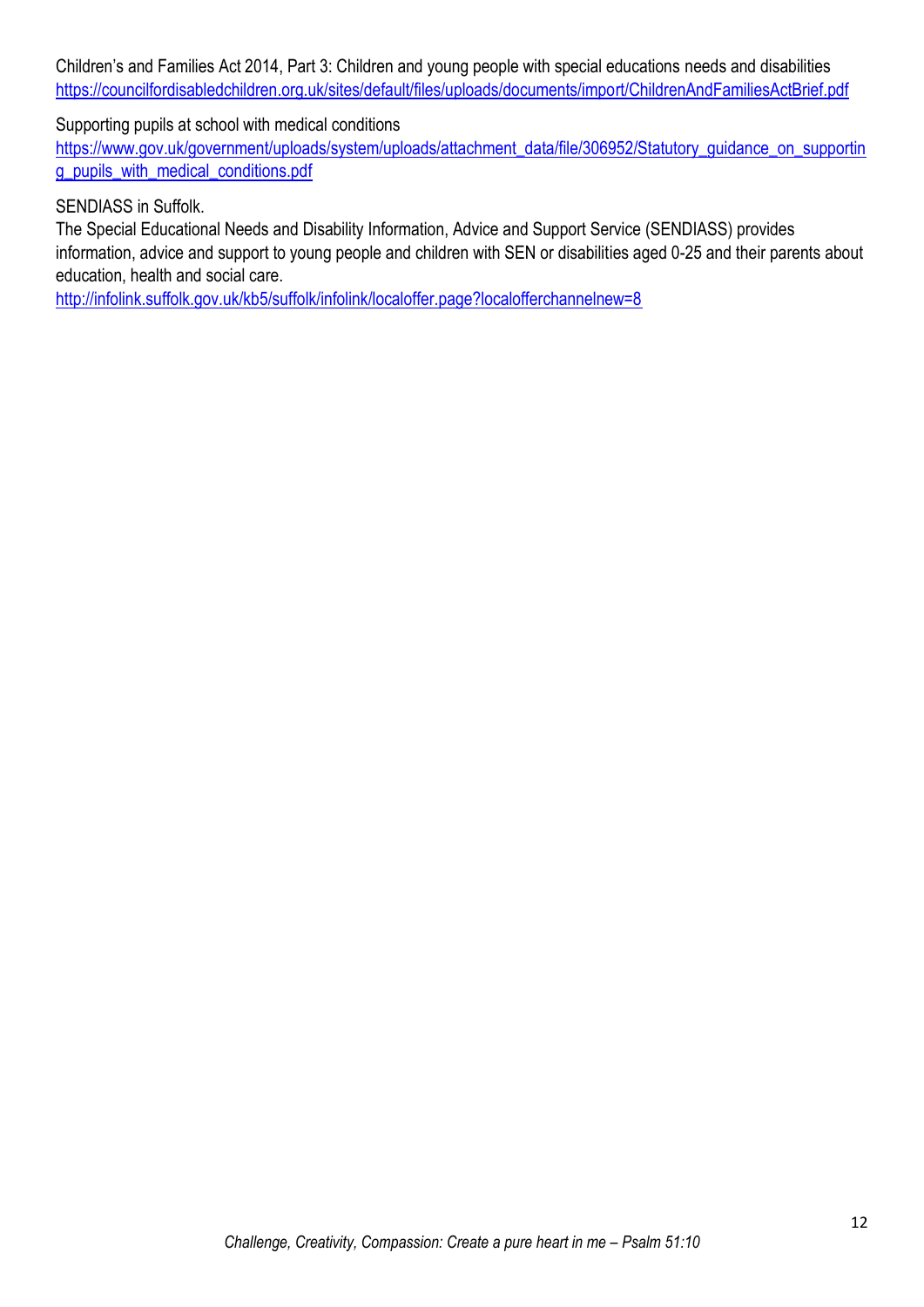#### **Appendix A: Contacts**

#### **Special Educational Needs Coordinator and Headteacher:**

Miss Cheryl Wass Cavendish CofE Primary School The Green **Cavendish** Suffolk CO10 8BA (01787) 280279 [head@cavendish.suffolk.sch.uk](mailto:head@cavendish.suffolk.sch.uk)

#### **Governor with SEND responsibility:**

Cavendish CofE Primary School The Green Cavendish Suffolk CO10 8BA (01787) 280279 [admin@cavendish.suffolk.sch.uk](mailto:admin@cavendish.suffolk.sch.uk)

#### **Chair of Governors:**

Mrs R Fitzpatrick Cavendish CofE Primary School The Green Cavendish Suffolk CO10 8BA (01787) 280279 [admin@cavendish.suffolk.sch.uk](mailto:admin@cavendish.suffolk.sch.uk)

#### **Local Authority:**

Suffolk County Council, Endeavour House, 8, Russell Road, Ipswich, IP1 2BX 0147 358 4800 https://www.**suffolk**.gov.uk/children-families-and-**lea**rning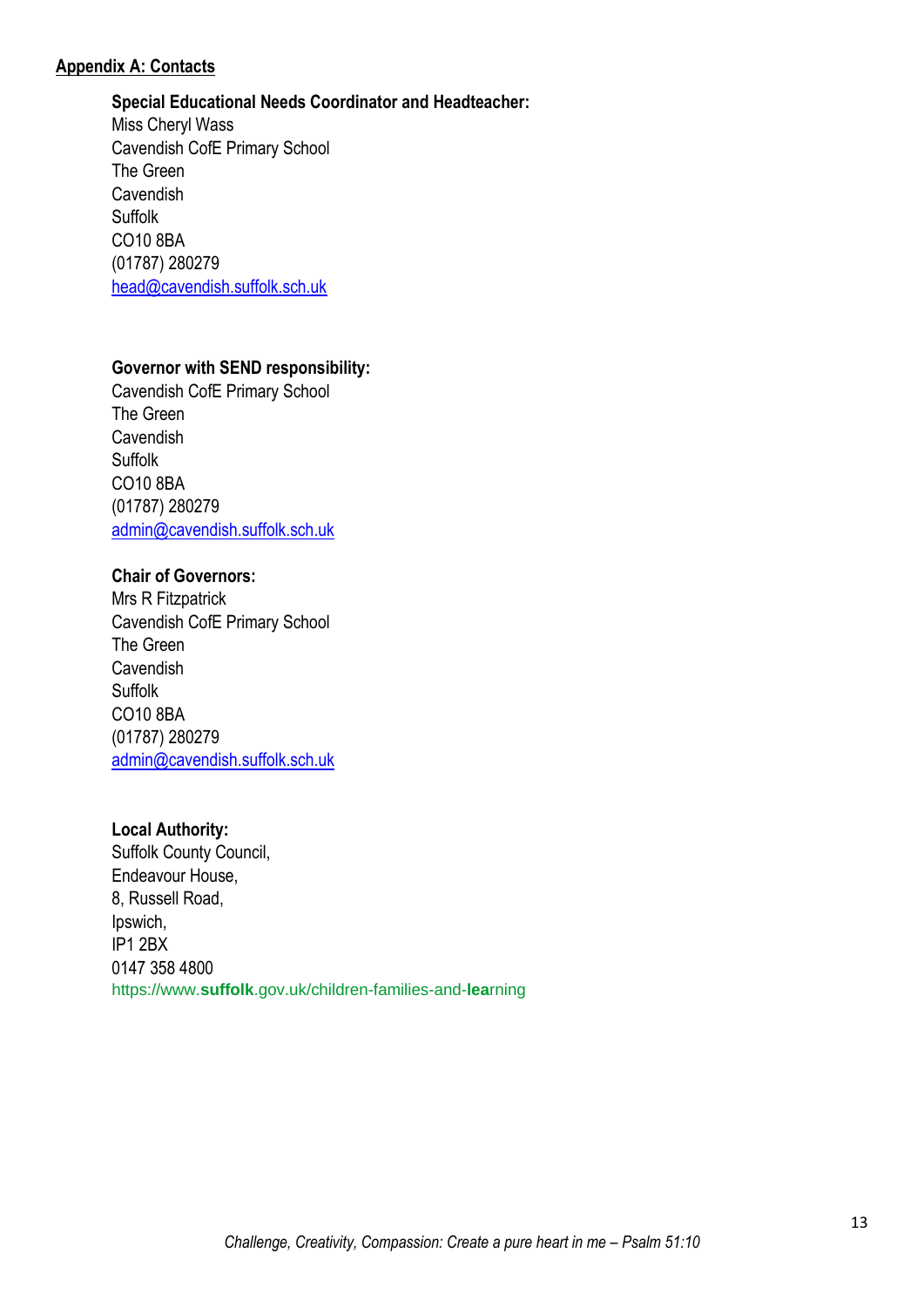#### **Appendix B: Glossary of terms**

**Annual review**: The review of an EHC Plan (or a statement if a child has not yet been transferred to an EHC Plan) must be held every 12 months as a minimum.

**Child and Adolescent Mental Health Services (CAMHS):** These services assess and treat children and young people with emotional, behavioural or mental health difficulties. They range from basic pastoral care, such as identifying mental health problems, to specialist 'Tier 4' CAMHS, which provide in-patient care for those who are severely mentally ill.

**Early Years Foundation Stage (EYFS):** The foundation stage begins when children reach the age of three. Many children attend an early education setting soon after their third birthday. The foundation stage continues until the end of the reception year and is consistent with the National Curriculum. It prepares children for learning in Year 1, when programmes of study for Key Stage 1 are taught.

**Education, Health and Care plan (EHC plan):** An EHC plan details the education, health and social care support that is to be provided to a child or young person who has SEND. It is drawn up by the local authority after an EHC needs assessment has determined that an EHC plan is necessary, and after consultation with relevant partner agencies.

**Graduated approach:** A model of action and intervention in education settings to help children and young people who have special educational needs. The approach recognises that there is a continuum of special educational needs and that, where necessary, increasing specialist expertise should be brought to bear on the difficulties that a child or young person may be experiencing.

**Local Offer:** Local authorities in England are required to set out in their Local Offer information about provision they expect to be available across education, health and social care for children and young people in their area who have SEND or are disabled, including those who do not have Education, Health and Care (EHC) plans. Local authorities must consult locally on what provision the Local Offer should contain.

**National curriculum:** This sets out a clear, full and statutory entitlement to learning for all pupils, determining what should be taught and setting attainment targets for learning. It also determines how performance will be assessed and reported.

**Parent:** Under section 576 of the Education Act 1996, the term 'parent' includes any person who is not a parent of the child, but has parental responsibility or who cares for them.

**Special Educational Needs and Disabilities (SEND):** A child or young person has SEND if they have a learning difficulty or disability which calls for special educational provision to be made for him or her. A child of compulsory school age or a young person has a learning difficulty or disability if they have a significantly greater difficulty in learning than the majority of others of the same age, or has a disability which prevents or hinders them from making use of educational facilities of a kind generally provided for others of the same age in mainstream schools or mainstream post-16 institutions.

**Special Educational Needs and Disabilities Co-ordinator (SENCo):** A qualified teacher who has responsibility for coordinating SEND provision. In small schools this maybe the head teacher or deputy. In larger schools there may be a team of SENCos. Other early years settings are expected to identify an individual to perform the role of SENCo.

**Special educational provision:** Special educational provision is provision that is different from or additional to that normally available to pupils or students of the same age, which is designed to help children and young people with SEND to access the National Curriculum at school or to study at college.